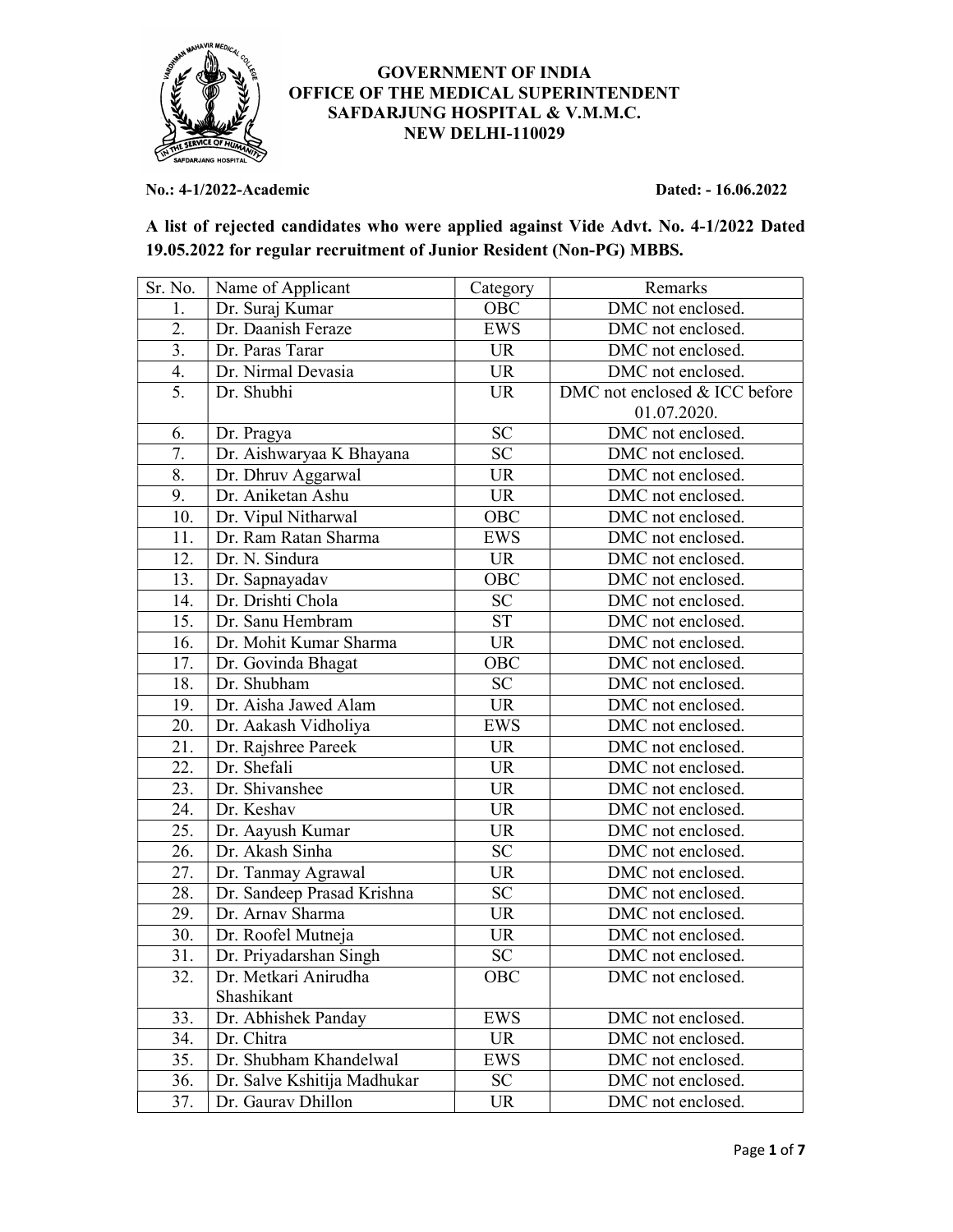| Sr. No. | Name of Applicant         | Category          | Remarks                     |
|---------|---------------------------|-------------------|-----------------------------|
| 38.     | Dr. Raghav Kumar          | <b>UR</b>         | DMC not enclosed.           |
| 39.     | Dr. Chinmayraj Sarjansinh | <b>UR</b>         | DMC not enclosed.           |
|         | Parmar                    |                   |                             |
| 40.     | Dr. Vidit Arora           | <b>UR</b>         | DMC not enclosed.           |
| 41.     | Dr. Vikram Singh          | OBC               | DMC not enclosed.           |
| 42.     | Dr. Renu Yadav            | OBC               | DMC not enclosed.           |
| 43.     | Dr. Bhuwan Kumar          | <b>UR</b>         | DMC not enclosed.           |
| 44.     | Dr. Akansha Gaur          | <b>EWS</b>        | DMC not enclosed.           |
| 45.     | Dr. Priyanka Kumari       | <b>UR</b>         | DMC not enclosed.           |
| 46.     | Dr. Deepika Saini         | OBC               | DMC not enclosed.           |
| 47.     | Dr. Vinesh Meena          | <b>ST</b>         | DMC not enclosed.           |
| 48.     | Dr. Shivangi Nayak        | <b>ST</b>         | DMC not enclosed.           |
| 49.     | Dr. Jigya Narang          | <b>UR</b>         | DMC not enclosed.           |
| 50.     | Dr. Pratima Kalra         | <b>UR</b>         | DMC not enclosed.           |
| 51.     | Dr. Ved Prakash Singh     | UR                | DMC not enclosed.           |
| 52.     | Dr. Darshana Kumari       | <b>UR</b>         | DMC not enclosed.           |
| 53.     | Dr. Yatin Sharma          | <b>UR</b>         | DMC not enclosed.           |
| 54.     | Dr. Pradeep Kumar Singh   | OBC               | DMC not enclosed.           |
| 55.     | Dr. Pratibha Verma        | SC                | DMC not enclosed.           |
| 56.     | Dr. Vishal Shakya         | $\overline{O}$ BC | DMC not enclosed.           |
| 57.     | Dr. Hunisha Bhatia        | UR                | DMC not enclosed.           |
| 58.     | Dr. Mohd Sameer           | OBC               | DMC not enclosed.           |
| 59.     | Dr. Ishan Singh           | <b>UR</b>         | DMC not enclosed.           |
| 60.     | Dr. Riya Tyagi            | <b>UR</b>         | DMC not enclosed.           |
| 61.     | Dr. Sanyam                | <b>UR</b>         | DMC not enclosed.           |
| 62.     | Dr. Shivangi Nimbark      | <b>UR</b>         | DMC not enclosed.           |
| 63.     | Dr. Jithin V Jamesh       | <b>UR</b>         | DMC not enclosed.           |
| 64.     | Dr. Akash Tanwar          | <b>UR</b>         | DMC & ICC not enclosed.     |
| 65.     | Dr. Sahitya Malik         | <b>UR</b>         | DMC & ICC not enclosed.     |
| 66.     | Dr. Ayush Kurmi           | <b>UR</b>         | DMC & ICC not enclosed.     |
| 67.     | Dr. Rohit Sangwan         | <b>UR</b>         | DMC & ICC not enclosed.     |
| 68.     | Dr. Gautam G              | <b>UR</b>         | DMC & ICC not enclosed.     |
| 69.     | Dr. Shilpi Jha            | <b>EWS</b>        | DMC & ICC not enclosed.     |
| 70.     | Dr. Rohit                 | <b>UR</b>         | DMC & ICC not enclosed.     |
| 71.     | Dr. Arshit Rathee         | UR                | DMC & ICC not enclosed.     |
| 72.     | Dr. Fatima Khatoon        | EWS               | DMC & ICC not enclosed.     |
| 73.     | Dr. Meraj Ansari          | <b>PWD</b>        | DMC & ICC not enclosed.     |
|         |                           | (OBC)             |                             |
| 74.     | Dr. R. Shanmuga Sundaram  | OBC               | ICC not completed & DMC not |
|         |                           |                   | enclosed.                   |
| 75.     | Dr. Prajapati Ruchita     | <b>UR</b>         | ICC not enclosed.           |
| 76.     | Dr. Gaurav Mannan         | UR                | ICC not enclosed.           |
| 77.     | Dr. Anish Kumar           | EWS               | ICC not enclosed.           |
| 78.     | Dr. Ramsha Aziz           | OBC               | ICC not enclosed.           |
| 79.     | Dr. Abhishree Bhatt       | <b>UR</b>         | ICC not enclosed.           |
| 80.     | Dr. Ishaan Wazir          | <b>UR</b>         | ICC not enclosed.           |
| 81.     | Dr. Somya Arora           | UR                | ICC before 01.07.2020.      |
| 82.     | Dr. Ankita Aggarwal       | UR                | ICC before 01.07.2020.      |
| 83.     | Dr. Rahul K Rai           | EWS               | ICC before 01.07.2020.      |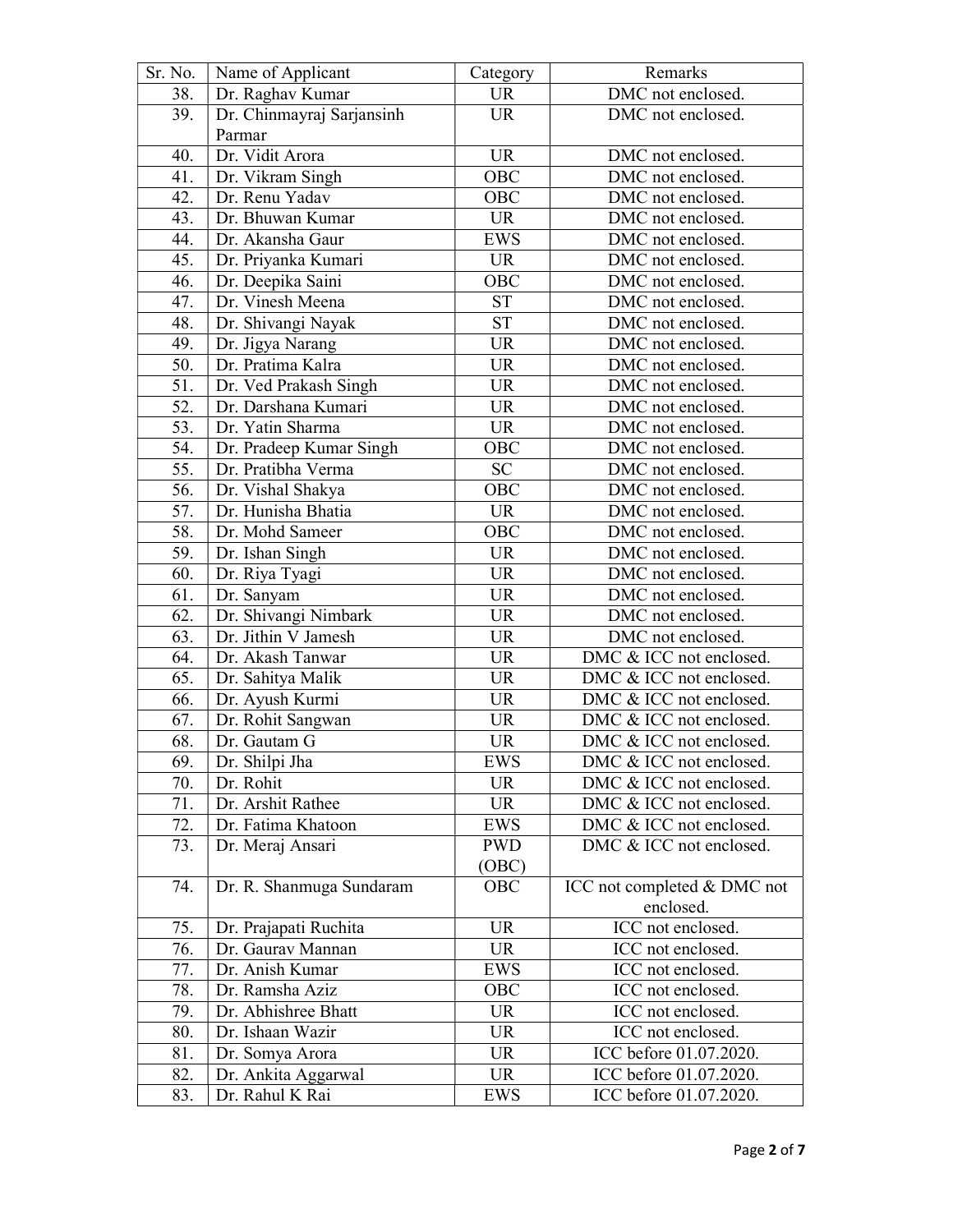| Sr. No. | Name of Applicant              | Category   | Remarks                |
|---------|--------------------------------|------------|------------------------|
| 84.     | Dr. Rizvan Ahmed               | OBC        | ICC before 01.07.2020. |
| 85.     | Dr. Shikha Satyarthee          | <b>UR</b>  | ICC before 01.07.2020. |
| 86.     | Dr. Aditi Singh                | <b>UR</b>  | ICC before 01.07.2020. |
| 87.     | Dr. Pechetti Devi Prasad       | OBC        | ICC before 01.07.2020. |
| 88.     | Dr. M N Sai Karthick           | <b>UR</b>  | ICC before 01.07.2020. |
| 89.     | Dr. Deepa Saini                | OBC        | ICC before 01.07.2020. |
| 90.     | Dr. Ankush Gautam              | <b>SC</b>  | ICC before 01.07.2020. |
| 91.     | Dr. Md Faizullah               | <b>UR</b>  | ICC before 01.07.2020. |
| 92.     | Dr. Jibran Ahmed               | <b>UR</b>  | ICC before 01.07.2020. |
| 93.     | Dr. Rajib Raja                 | <b>UR</b>  | ICC before 01.07.2020. |
| 94.     | Dr. Tauqeer Husain             | <b>UR</b>  | ICC before 01.07.2020. |
| 95.     | Dr. Mohd Azmaan                | <b>UR</b>  | ICC before 01.07.2020. |
| 96.     | Dr. Sami Jamal                 | <b>UR</b>  | ICC before 01.07.2020. |
| 97.     | Dr. Komal                      | <b>UR</b>  | ICC before 01.07.2020. |
| 98.     | Dr. Abhinav Choudhary          | <b>UR</b>  | ICC before 01.07.2020. |
| 99.     | Dr. Shailesh Kumari            | <b>UR</b>  | ICC before 01.07.2020. |
| 100.    | Dr. Arpit Kumar                | <b>UR</b>  | ICC before 01.07.2020. |
|         | 101. Dr. Divya Ahuja           | <b>EWS</b> | ICC before 01.07.2020. |
|         | 102. Dr. Suqhismita Das        | <b>UR</b>  | ICC before 01.07.2020. |
|         | 103. Dr. Priyank Sharma        | <b>UR</b>  | ICC before 01.07.2020. |
| 104.    | Dr. Km. Anju                   | SC         | ICC before 01.07.2020. |
| 105.    | Dr. Sandeep Payal              | <b>UR</b>  | ICC before 01.07.2020. |
| 106.    | Dr. Prabhdeep Singh            | UR         | ICC before 01.07.2020. |
|         | Chowdhary                      |            |                        |
| 107.    | Dr. Verma Bhawana Anil         | <b>UR</b>  | ICC before 01.07.2020. |
|         | 108. Dr. Bharat Kumar Baberwal | SC         | ICC before 01.07.2020. |
|         | 109. Dr. Lakshya Bohra         | <b>UR</b>  | ICC before 01.07.2020. |
| 110.    | Dr. Shashank Shrivastava       | <b>UR</b>  | ICC before 01.07.2020. |
| 111.    | Dr. Rajorshi Deria             | <b>UR</b>  | ICC before 01.07.2020. |
|         | 112. Dr. Sonali Vir            | <b>UR</b>  | ICC before 01.07.2020. |
|         | 113. Dr. Megha Tyagi           | <b>UR</b>  | ICC before 01.07.2020. |
| 114.    | Dr. Rakesh Gupta               | OBC        | ICC before 01.07.2020. |
|         | 115. Dr. Faraaz Mohammad       | OBC        | ICC before 01.07.2020. |
| 116.    | Dr. Vaishna Jayasree Asok      | UR         | ICC before 01.07.2020. |
| 117.    | Dr. Aditi Aggarwal             | <b>UR</b>  | ICC before 01.07.2020. |
| 118.    | Dr. Swati                      | OBC        | ICC before 01.07.2020. |
| 119.    | Dr. Nishant Mudgil             | <b>UR</b>  | ICC before 01.07.2020. |
| 120.    | Dr. Aditya Suresh              | <b>UR</b>  | ICC before 01.07.2020. |
| 121.    | Dr. Prakhar Gupta              | <b>UR</b>  | ICC before 01.07.2020. |
| 122.    | Dr. Anjani Lata Jatwar         | <b>SC</b>  | ICC before 01.07.2020. |
| 123.    | Dr. Anu Moyal                  | <b>UR</b>  | ICC before 01.07.2020. |
| 124.    | Dr. Vinay Kumar                | UR         | ICC before 01.07.2020. |
| 125.    | Dr. Prerna Kaushik             | <b>UR</b>  | ICC before 01.07.2020. |
| 126.    | Dr. Kaenat Kausar              | <b>UR</b>  | ICC before 01.07.2020. |
| 127.    | Dr. Zeba Alqamar               | EWS        | ICC before 01.07.2020. |
| 128.    | Dr. Gurmail Singh              | <b>UR</b>  | ICC before 01.07.2020. |
| 129.    | Dr. Shashank Lodawara          | <b>UR</b>  | ICC before 01.07.2020. |
| 130.    | Dr. Ashwariya                  | <b>UR</b>  | ICC before 01.07.2020. |
| 131.    | Dr. Pooja Yadav                | OBC        | ICC before 01.07.2020. |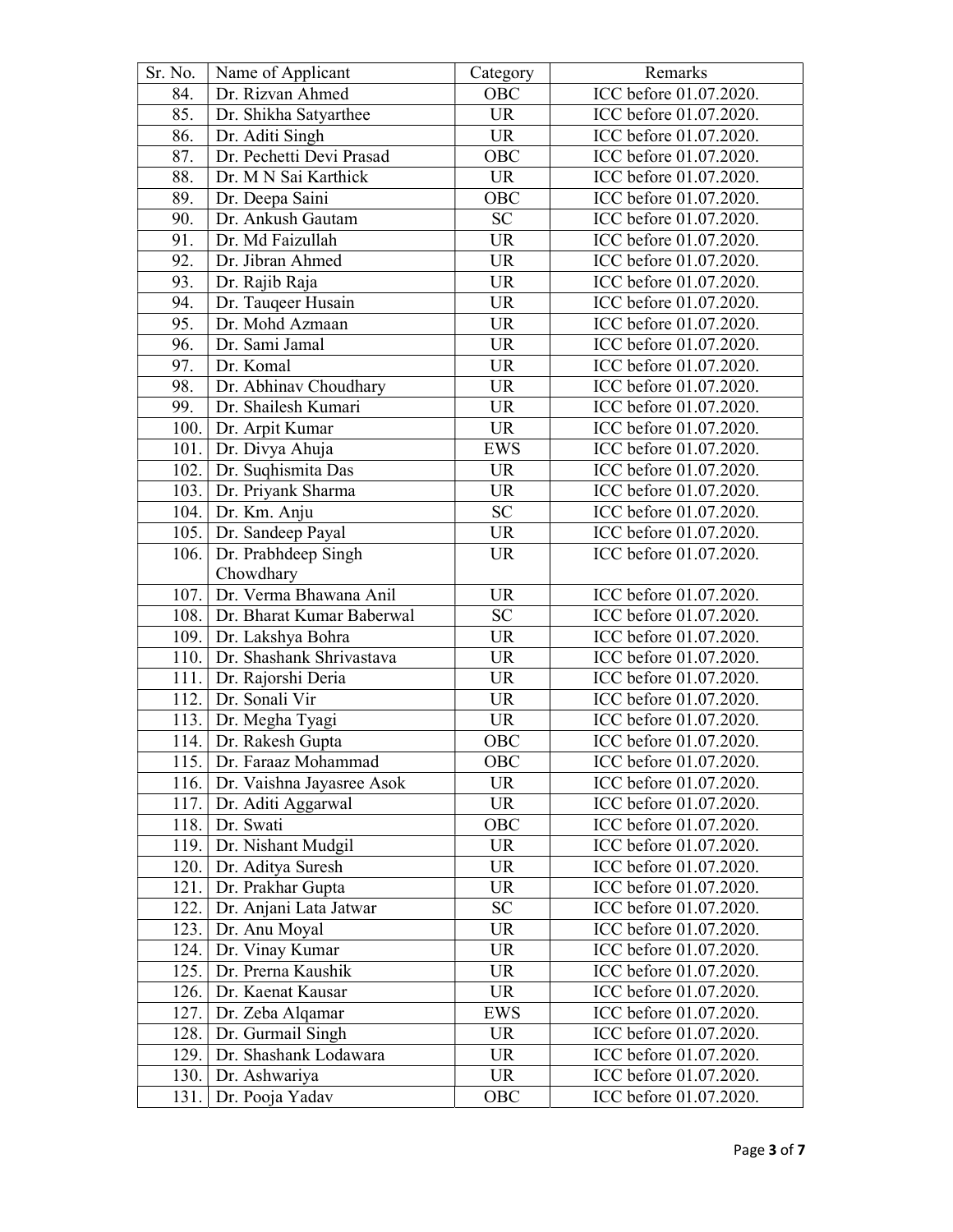| Sr. No. | Name of Applicant                  | Category        | Remarks                |
|---------|------------------------------------|-----------------|------------------------|
|         | 132. Dr. Lavanya Manjari           | <b>UR</b>       | ICC before 01.07.2020. |
|         | 133. Dr. Ashish Kanaujia           | $\overline{SC}$ | ICC before 01.07.2020. |
|         | 134. Dr. Poonam                    | SC              | ICC before 01.07.2020. |
| 135.    | Dr. Uma Chaturvedi                 | <b>UR</b>       | ICC before 01.07.2020. |
|         | 136. Dr. Kritika                   | <b>UR</b>       | ICC before 01.07.2020. |
|         | 137. Dr. Vaishali Bhardwaj         | <b>UR</b>       | ICC before 01.07.2020. |
|         | 138. Dr. Khushboo Jayant           | ${\rm SC}$      | ICC before 01.07.2020. |
| 139.    | Dr. Ankita                         | <b>UR</b>       | ICC before 01.07.2020. |
|         | 140. Dr. Ajay Nagar                | OBC             | ICC before 01.07.2020. |
| 141.    | Dr. Sushma Dahiya                  | SC              | ICC before 01.07.2020. |
|         | 142. Dr. Pooja Gautam              | <b>SC</b>       | ICC before 01.07.2020. |
| 143.    | Dr. Km. Neha                       | <b>SC</b>       | ICC before 01.07.2020. |
| 144.    | Dr. Yaashi Arora                   | <b>UR</b>       | ICC before 01.07.2020. |
|         | 145. Dr. Simran Khosla             | <b>UR</b>       | ICC before 01.07.2020. |
|         | 146.   Dr. Chaynika Syal           | <b>UR</b>       | ICC before 01.07.2020. |
| 147.    | Dr. Ajaz Khan                      | <b>UR</b>       | ICC before 01.07.2020. |
|         | 148. Dr. Shashi                    | <b>UR</b>       | ICC before 01.07.2020. |
|         | 149. Dr. Ajithkumar K              | OBC             | ICC before 01.07.2020. |
|         | 150. Dr. Parimal Chandubhai Patel  | <b>ST</b>       | ICC before 01.07.2020. |
| 151.    | Dr. Ranesh Balajee                 | <b>UR</b>       | ICC before 01.07.2020. |
|         | 152. Dr. Akash Geda                | <b>UR</b>       | ICC before 01.07.2020. |
|         | 153. Dr. Preeti Bhagat             | OBC             | ICC before 01.07.2020. |
|         | 154. Dr. Huda Farooq               | <b>UR</b>       | ICC before 01.07.2020. |
|         | 155. Dr. Sandeep Kumar Yadav       | <b>UR</b>       | ICC before 01.07.2020. |
| 156.    | Dr. Priyanshi Shrivastava          | OBC             | ICC before 01.07.2020. |
|         | 157. Dr. Chitranshi Verma          | OBC             | ICC before 01.07.2020. |
|         | 158. Dr. Monika Bhan               | SC              | ICC before 01.07.2020. |
| 159.    | Dr. Sehar Khan                     | <b>UR</b>       | ICC before 01.07.2020. |
| 160.    | Dr. Newton Bishwas                 | <b>SC</b>       | ICC before 01.07.2020. |
| 161.    | Dr. Ranjeet Sharma                 | <b>UR</b>       | ICC before 01.07.2020. |
| 162.    | Dr. Umadia Sahil Adambhai          | <b>UR</b>       | ICC before 01.07.2020. |
| 163.    | Dr. Smita Singh                    | <b>UR</b>       | ICC before 01.07.2020. |
| 164.    | Dr. Romana Ben Yasinbhai           | UR              | ICC before 01.07.2020. |
|         | Mansuri                            |                 |                        |
| 165.    | Dr. Priyam                         | OBC             | ICC before 01.07.2020. |
|         | 166. Dr. Yusra Malik               | <b>UR</b>       | ICC before 01.07.2020. |
| 167.    | Dr. Mohammed Imran                 | OBC             | ICC before 01.07.2020. |
|         | 168. Dr. Vaghela urvish Jayeshbhai | SC              | ICC before 01.07.2020. |
|         | 169. Dr. Maitreyee                 | <b>UR</b>       | ICC before 01.07.2020. |
|         | 170. Dr. Ravi Shah                 | UR              | ICC before 01.07.2020. |
| 171.    | Dr. Johns George                   | <b>UR</b>       | ICC before 01.07.2020. |
| 172.    | Dr. Gokul Krishna                  | UR              | ICC before 01.07.2020. |
|         | Radhakrishan Nair                  |                 |                        |
| 173.    | Dr. Vartika Raj                    | <b>SC</b>       | ICC before 01.07.2020. |
| 174.    | Dr. Syed Nazmus Saquib             | <b>UR</b>       | ICC before 01.07.2020. |
| 175.    | Dr. Nikhil Kumar                   | SC              | ICC before 01.07.2020. |
|         | 176. Dr. Monika                    | SC              | ICC before 01.07.2020. |
| 177.    | Dr. Velu Sougaijam                 | OBC             | ICC before 01.07.2020. |
| 178.    | Dr. Mansi Bansal                   | UR              | ICC before 01.07.2020. |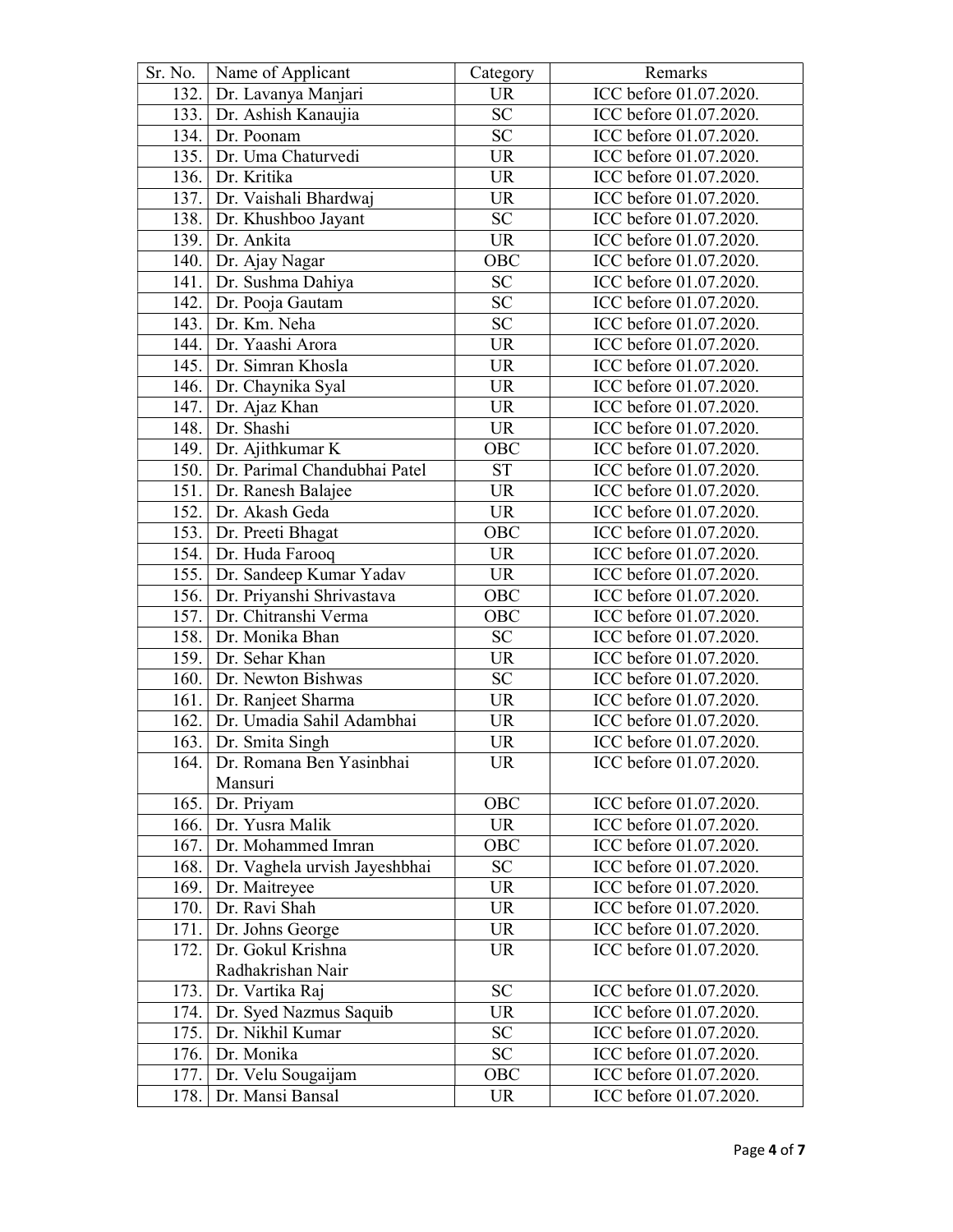| Sr. No. | Name of Applicant           | Category                          | Remarks                 |
|---------|-----------------------------|-----------------------------------|-------------------------|
| 179.    | Dr. Shazia Tabassum         | <b>UR</b>                         | ICC before 01.07.2020.  |
| 180.    | Dr. Pinkey Singh            | $\overline{\text{ST}}$            | ICC before 01.07.2020.  |
| 181.    | Dr. H. Somila Devi          | <b>UR</b>                         | ICC before 01.07.2020.  |
| 182.    | Dr. Jamod Akash Nagarbhai   | OBC                               | ICC before 01.07.2020.  |
| 183.    | Dr. Shah Pritam Mahendra    | <b>EWS</b>                        | ICC before 01.07.2020.  |
| 184.    | Dr. Hanuman Vishnoi         | <b>UR</b>                         | ICC before 01.07.2020.  |
| 185.    | Dr. Farha Naaz              | <b>UR</b>                         | ICC before 01.07.2020.  |
| 186.    | Dr. Neeraj Yadav            | OBC                               | ICC before 01.07.2020.  |
|         | 187. Dr. Kanchi Gupta       | <b>UR</b>                         | ICC before 01.07.2020.  |
| 188.    | Dr. Sushma Bhati            | <b>UR</b>                         | ICC before 01.07.2020.  |
| 189.    | Dr. Sanjeev Bhatt           | <b>UR</b>                         | ICC before 01.07.2020.  |
| 190.    | Dr. Ankita                  | <b>EWS</b>                        | ICC before 01.07.2020.  |
| 191.    | Dr. Sidra Nefiz             | <b>UR</b>                         | ICC before 01.07.2020.  |
| 192.    | Dr. Nakum Pareshbhai        | <b>PWD</b>                        | ICC before 01.07.2020.  |
|         | Manubhai                    |                                   |                         |
| 193.    | Dr. Ashish Kumawat          | <b>UR</b>                         | ICC before 01.07.2020.  |
|         | 194. Dr. Naman Dahiya       | <b>EWS</b>                        | ICC before 01.07.2020.  |
|         | 195. Dr. Ashok Kumar Yadav  | OBC                               | ICC before 01.07.2020.  |
| 196.    | Dr. Adnan Sheikh            | <b>UR</b>                         | ICC before 01.07.2020.  |
|         | 197. Dr. Syed Shahbaz Naqui | <b>UR</b>                         | ICC before 01.07.2020.  |
| 198.    | Dr. Mohd. Abdul Rasheed     | <b>UR</b>                         | ICC before 01.07.2020.  |
| 199.    | Dr. Saksham Sharma          | <b>UR</b>                         | Application not signed. |
| 200.    | Dr. Jatin Chhikara          | <b>UR</b>                         | Application not signed. |
| 201.    | Dr. Areeba Ansari           | <b>UR</b>                         | Application not signed. |
| 202.    | Dr. Ajay Kumar Agrahari     | <b>UR</b>                         | Application not signed. |
| 203.    | Dr. Mohammad Faisal Ansari  | OBC                               | Application not signed. |
| 204.    | Dr. Devinder                | OBC                               | Application not signed. |
| 205.    | Dr. Mohit Kumar Jha         | <b>UR</b>                         | Application not signed. |
| 206.    | Dr. Mohammed Abrar Arif     | OBC                               | Application not signed. |
|         | Chhauniwala                 |                                   |                         |
| 207.    | Dr. Jeevan Sunilkumar       | <b>UR</b>                         | Application not signed. |
|         | 208. Dr. Maneesh Kumar      | OBC                               | Application not signed. |
|         | 209. Dr. Ayushi Tandon      | $\ensuremath{\mathsf{UR}}\xspace$ | Application not signed. |
| 210.    | Dr. Akanksha                | UR                                | Application not signed. |
| 211.    | Dr. Deepak Singh Jadaun     | <b>UR</b>                         | Application not signed. |
| 212.    | Dr. Sanju Kumari            | OBC                               | Application not signed. |
| 213.    | Dr. Ashok Kumar Dhayal      | OBC                               | Application not signed. |
| 214.    | Dr. Raj Singh               | OBC                               | Application not signed. |
| 215.    | Dr. Santhan Kumar Jayagopal | OBC                               | Application not signed. |
| 216.    | Dr. Nitesh Kumar            | <b>EWS</b>                        | Application not signed. |
| 217.    | Dr. Pranjay Sharma          | <b>UR</b>                         | Application not signed. |
| 218.    | Dr. Priya Kumari            | OBC                               | Application not signed. |
| 219.    | Dr. Virendrasinh Jadeja     | <b>UR</b>                         | Application not signed. |
| 220.    | Dr. Jaswant Singh           | <b>EWS</b>                        | Application not signed. |
| 221.    | Dr. Dhanpal Singh           | <b>SC</b>                         | Application not signed. |
| 222.    | Dr. Garima                  | <b>UR</b>                         | Application not signed. |
| 223.    | Dr. Lokesh                  | <b>UR</b>                         | Application not signed. |
| 224.    | Dr. Naheed Fatma            | OBC                               | Application not signed. |
| 225.    | Dr. Akshansh Sharma         | <b>UR</b>                         | Application not signed. |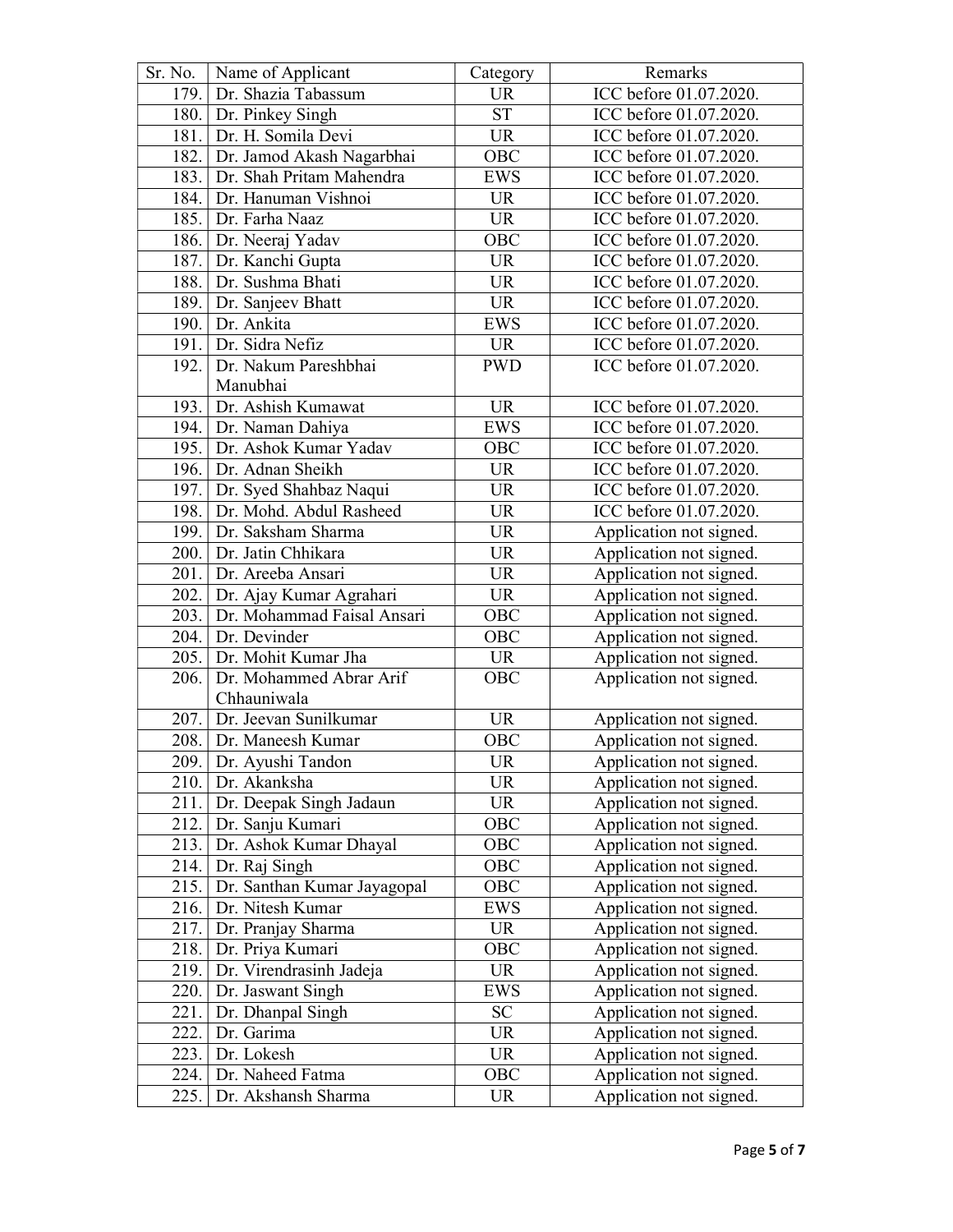| Sr. No. | Name of Applicant              | Category         | Remarks                         |
|---------|--------------------------------|------------------|---------------------------------|
| 226.    | Dr. Paridhi Saxena             | <b>UR</b>        | Application not signed.         |
| 227.    | Dr. Chirag Sengar              | <b>EWS</b>       | Application not signed.         |
| 228.    | Dr. Manish Rao                 | <b>UR</b>        | Application not signed.         |
| 229.    | Dr. Shivam                     | <b>UR</b>        | Application not signed.         |
| 230.    | Dr. Akansha Verma              | OBC              | Application not signed.         |
| 231.    | Dr. Shradha Kaushik            | <b>UR</b>        | Application not signed.         |
| 232.    | Dr. Sunali Jain                | <b>UR</b>        | Application not signed.         |
| 233.    | Dr. Shivani Sharma             | <b>UR</b>        | Application not signed.         |
| 234.    | Dr. Anurag Yadav               | <b>UR</b>        | Application not signed.         |
| 235.    | Dr. Parth Sharma               | <b>UR</b>        | Application not signed.         |
| 236.    | Dr. Anjali Sharma              | <b>UR</b>        | Application not signed.         |
| 237.    | Dr. Nidhi Rajput               | <b>UR</b>        | Application not signed.         |
| 238.    | Dr. Jayesh Srivastava          | <b>EWS</b>       | Application not signed.         |
| 239.    | Dr. Anjali Gupta               | <b>UR</b>        | Application not signed.         |
| 240.    | Dr. Harshita Gupta             | <b>UR</b>        | Application not signed.         |
| 241.    | Dr. Rohit Yadav                | <b>UR</b>        | Application not signed.         |
|         | 242. Dr. Sikha Chaudhary       | <b>UR</b>        | Application not signed.         |
|         | 243. Dr. Tshering Dikee Lepcha | <b>ST</b>        | Application not signed.         |
|         |                                | OBC              |                                 |
| 244.    | Dr. Mohammad Istyak            |                  | Application not signed.         |
| 245.    | Dr. Sushmita Gurung            | OBC              | Application not signed.         |
| 246.    | Dr. Aman Kumar                 | <b>SC</b>        | Application not signed.         |
| 247.    | Dr. Abhishek Yadav             | <b>UR</b>        | Application not signed.         |
| 248.    | Dr. Anil Kumar Patidar         | <b>UR</b>        | Application not signed.         |
| 249.    | Dr. Priya Dhanuka              | <b>UR</b>        | Application not signed.         |
| 250.    | Dr. Pooja                      | <b>UR</b>        | Application not signed.         |
| 251.    | Dr. Piyoosh Verma              | <b>UR</b>        | Application not signed.         |
| 252.    | Dr. Bhoopendra Kumar Saini     | OBC              | Application not signed.         |
| 253.    | Dr. Deeksha Mittal             | <b>UR</b>        | Application not signed.         |
| 254.    | Dr. Mohammed Zahed K.S         | <b>UR</b>        | Application not signed.         |
| 255.    | Dr. Ankit Kumar                | OBC              | Application not signed.         |
| 256.    | Dr. Rakesh Kumar               | <b>UR</b>        | Application not signed.         |
| 257.    | Dr. Farooqui Tatheer Fatma     | <b>UR</b>        | Application not signed.         |
| 258.    | Dr. Chandan Kumar              | $\overline{OBC}$ | Already complete one year       |
|         |                                |                  | Junior Residency.               |
| 259.    | Dr. Jiten Singh                | <b>UR</b>        | Already complete one year       |
|         |                                |                  | Junior Residency.               |
| 260.    | Dr. Nikhil                     | OBC              | Already complete one year       |
|         |                                |                  | Junior Residency.               |
| 261.    | Dr. Medha Kumari               | <b>UR</b>        | Already complete one year       |
|         |                                |                  | Junior Residency.               |
| 262.    | Dr. Anupam                     | OBC              | Already complete one year       |
|         |                                |                  | Junior Residency.               |
| 263.    | Dr. Sharafat Husain            | <b>UR</b>        | Already complete one year       |
|         |                                |                  | Junior Residency.               |
| 264.    | Dr. Anjali Bajaj               | <b>UR</b>        | Application received after last |
|         |                                |                  | submission date.                |
| 265.    | Dr. Manneet Kaur               | <b>UR</b>        | Application received after last |
|         |                                |                  | submission date.                |
| 266.    | Dr. Saurabh Singh Rathore      | EWS              | Application received after last |
|         |                                |                  | submission date.                |